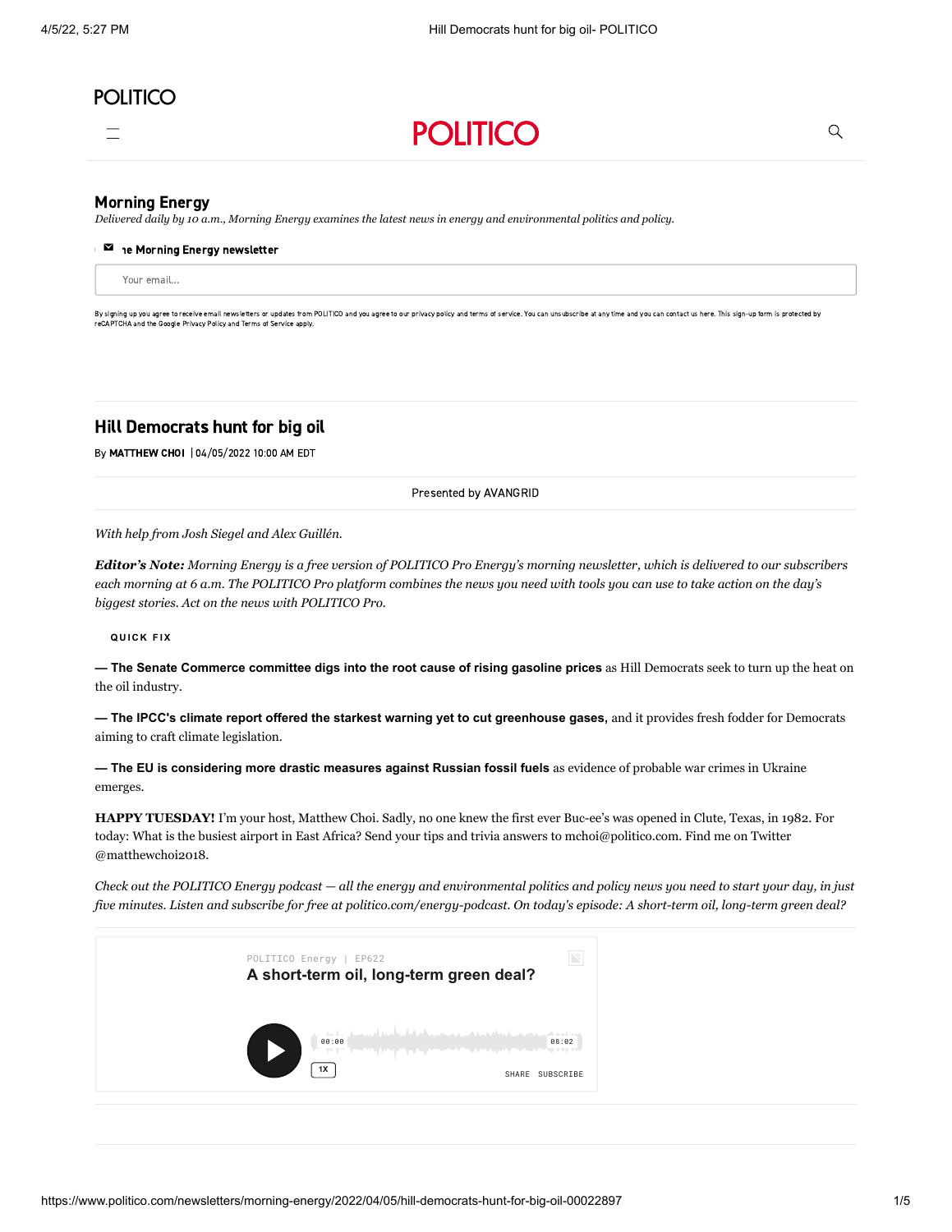A message from AVANGRID: As a leading sustainable energy company, we are accelerating the transformation to a cleaner tomorrow. [Learn how here.](https://ad.doubleclick.net/ddm/clk/525248068;333006293;e)

#### **D R IV I N G T H E D AY**

**AN OIL AND GAS GRILLING PREVIEW:** Today kicks off the latest series of showdowns between congressional Democrats and the fossil fuel industry with the [Senate Commerce Committee](https://www.commerce.senate.gov/2022/4/ensuring-transparency-in-petroleum-markets) set to dive into whether there's enough transparency in how the sector sets fuel prices. Democrats have been rattled by the spike in retail gasoline and heating oil costs, and they're looking to pin the prices on oil firms' prioritizing investor returns over consumer welfare, while Republicans push the blame on the Biden administration's climate policies.

But if you're hoping to hear from the oil and gas companies themselves, you'll have to wait another day when the House Energy and Commerce meets with the leadership of BP America, Chevron, Devon Energy, Exxon Mobil, Pioneer Natural Resources and Shell USA. The firms declined to attend today's hearing, which will instead feature Kathleen Sgamma, president of Western Energy Alliance, and [Robert McCollough, an energy expert who's appeared regularly over the last couple of decades in Congress \(like here, giving testimony on](https://www.c-span.org/video/?168425-1/enron-financial-collapse) the Enron scandal back in 2002).

Still, Senate Commerce Chair [Maria Cantwell](https://directory.politicopro.com/congress/member/51160) (D-Wash.) isn't giving up on getting some oil and gas bigwigs over to her side of the Rotunda, with her staff saying they'll try to corral them after the next recess. During a Senate Energy Committee on energy security back in March, Cantwell floated a joint hearing with House Energy and Commerce, and Senate Majority Leader [Chuck Schumer](https://directory.politicopro.com/congress/member/51231) also pushed for oil and gas executives to testify before the Senate on rising prices.

**EXPANDING THE PROBE:** The House Oversight Committee may also have a hearing on gasoline prices on the horizon. The committee has been trying for months to get board members of oil majors to testify as part of its probe into the industry's role in climate change misinformation, and House Oversight Chair [Carolyn Maloney](https://directory.politicopro.com/congress/member/51497) (D-N.Y.) and Environment Subcommittee Chair [Ro Khanna](https://directory.politicopro.com/congress/member/218327) (D-Calif.) [wrote to the heads](https://oversight.house.gov/sites/democrats.oversight.house.gov/files/2022-04-04.CBM%20Khanna%20to%20Woods-Exxon%20et%20al.%20re%20Stock%20Buybacks.pdf) of big oil companies Monday that they were adding price gouging to their investigation.

The Democrats are calling on the companies to suspend stock buybacks and dividends during the war in Ukraine and to invest in gasoline price relief and clean energy. But Susan Grissom, chief industry analyst for refining group American Fuel and Petrochemical Manufacturers, pointed out to reporters Monday that the high cost of crude was the biggest cause of high gasoline prices and that rebates for consumers could actually raise overall costs if it encourages demand without an increased supply of feedstock.

#### **A R O U N D T H E W O R L D**

**THE IPCC'S DIRE WARNING:** This week's fossil fuel-centered hearings will also be colored by the warnings from some of the world's top climate change scientists. The [Intergovernmental Panel Climate Change's latest report](https://subscriber.politicopro.com/article/2022/04/5-takeaways-from-u-n-report-on-how-world-can-still-stop-climate-change-00022776) warned Monday that the planet is in a now-ornever phase to keep warming under 1.5 degrees Celsius that requires countries to peak emissions within the next three years and reduce them by half of 2019 levels by 2030. Even 2 degrees C could be out of reach without a peak by 2025.

Though the report didn't name the country, many climate experts told POLITICO that China is the wildcard in the world's emissions going forward. Beijing plans to peak its emissions some point before 2030, and its coal consumption will be on the rise until after 2026.

Republicans and industry representatives often compare the U.S. to countries like China or Russia that are more heavily reliant on coal and have less stringent environmental standards as a justification to boost domestic oil and gas production. The U.S. has reduced emissions as the boom in natural gas production displaced a lot of coal in the last decade, Republicans and industry advocates stressed during Senate Energy's hearing on energy security last month, and they're likely to lean into that point as they go after the Biden administration's energy policy in the hearings this week.

The IPCC report emphasizes a rapid transition to clean energy and deployment of carbon removing technology is absolutely crucial to stave off the worst impacts of climate change. And climate advocates dismiss as green washing the claims from the industry that it is imposing stringent environmental standards on fossil extraction, since the carbon is still going to end up in the atmosphere. "The fossil fuel industry maintains a massive dark-money apparatus to obstruct all meaningful efforts toward decarbonization and to block and harass competing technologies like wind, solar, batteries and hydrogen," Sen. [Sheldon Whitehouse](https://directory.politicopro.com/congress/member/51844) (D-R.I.) said in a statement.

**CALL TO LEGISLATIVE ACTION:** The new assessment also underscores the need for strong climate legislation, Sen. [Tom Carper](https://directory.politicopro.com/congress/member/51161) (D-Del.) said. Democrats are still seeking a compromise on clean energy legislation with Senate Energy Chair [Joe Manchin](https://directory.politicopro.com/congress/member/151825) (D-W.Va.), hoping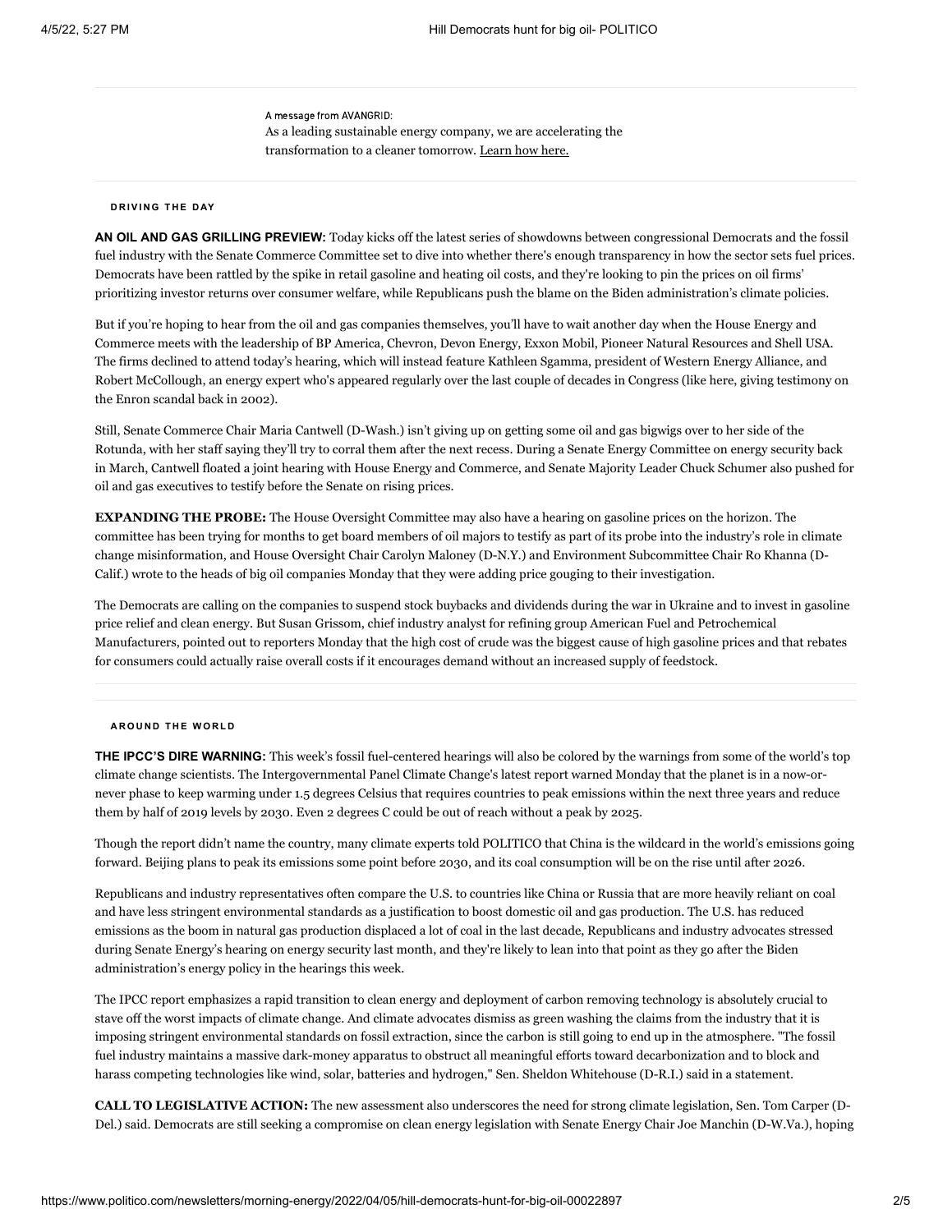to get an agreement done this spring, kicking off that effort in earnest after confirming Judge Ketanji Brown Jackson to the Supreme Court, [POLITICO's Burgess Everett reported](https://www.politico.com/news/2022/04/04/dems-party-line-spending-manchin-00022362) Monday. The clean energy provisions under the House-passed [Build Back Better package](https://legislation.politicopro.com/bill/US_117_HR_5376) last year would cut electric power sector emissions by 64-73 percent below 2005 levels by 2031, according to [a report by the Rhodium Group](https://rhg.com/research/assessing-the-costs-and-benefits-of-clean-electricity-tax-credits/).

"Future generations will look back at this critical moment in history to assess our response to these clear warnings," Carper wrote. "If we fail to act, we will leave the costly burden of addressing this crisis to our children and their children — or even worse — leave them with an irreversibly damaged planet."

**GOING AFTER RUSSIAN OIL:** The European Union is eyeing a ban on Russian oil imports in response to the country's brutality in Ukraine, which western leaders have denounced as war crimes. The ban could come as part of a package of sanctions signed off at a meeting of EU ambassadors on Wednesday, but [some countries' hesitancy to bar energy imports](https://subscriber.politicopro.com/article/2022/04/austria-rejects-sanctions-against-russian-oil-gas-00022663) could slow that timeline down.

Officials in Germany are warming to a harder line on Russian energy imports after images emerged showing massacred civilians, mutilated bodies and mass graves in Bucha, Ukraine. French President Emmanuel Macron [called for greater sanctions](https://subscriber.politicopro.com/article/2022/04/macron-calls-for-more-energy-sanctions-as-ukraine-accuses-russia-of-war-crimes-00022659) on Russian oil and coal on Monday. [Read more from POLITICO's Europe team.](https://subscriber.politicopro.com/article/2022/04/eu-weighs-ban-on-russian-oil-over-war-crimes-as-pressure-builds-on-berlin-00022786)

#### **O N T H E H IL L**

**DELIVERING ON ELECTRIC VEHICLES:** The [House Oversight Committee](https://oversight.house.gov/legislation/hearings/it-s-electric-developing-the-postal-service-fleet-of-the-future) holds a hearing today on electrifying the U.S. Postal Service's fleet, including economic and environmental benefits of transitioning away from internal combustion engines. Democrats are frustrated the agency didn't seek more electric delivery vehicles under its contract with Wisconsin-based manufacturer Oshkosh.

"Electric vehicles are the vehicles of the future," Chair Carolyn Maloney plans to say today. "To continue purchasing gas-guzzling vehicles is not only bad for the environment—it's bad for the Postal Service, and bad for its customers."

The committee asked USPS' inspector general last month to see if the agency was meeting its environmental obligations in its vehicle buy. The Postal Service shortly after said it would be increasing the number of EVs in its vehicle order to 10,000.

The witnesses today include USPS IG Tammy Whitcomb; Victoria Stephen, who oversees USPS' Next Generation Delivery Vehicle program; Jill Naamane of GAO's Physical Infrastructure Team; and ZETA CEO Joe Britton.

**SECOND CHANCES:** David Uhlmmann, nominee to lead EPA's enforcement, and Carlton Waterhouse, nominee to head its solid waste office, are scheduled to get votes in Senate EPW … again. But ME is keeping an eye out if the [planned Thursday vote](https://subscriber.politicopro.com/article/2022/04/senate-environment-committee-sets-votes-for-two-epa-nominees-00022802) will actually happen after months of the nominees getting scheduled hearings only to be yanked at the last minute (they did get voted out of committee last year but failed to get floor time and had to return to committee).

Sens. [Bill Cassidy](https://directory.politicopro.com/congress/member/66858) (R-La.) and [Cynthia Lummis](https://directory.politicopro.com/congress/member/66891) (R-Wyo.) are still keeping their holds on EPA nominees to secure their state's energy priorities. Cassidy's and Lummis' offices said they haven't seen anything new on that front that would lead the lawmakers to waver, and an EPA spokesperson said there were no other updates on the nominations on their end.

**CLEAN COUNTRY:** The [House Agriculture Committee](https://agriculture.house.gov/calendar/eventsingle.aspx?EventID=2461) is diving into clean energy opportunities in rural areas today as it takes on this year's Farm Bill. Both energy executives and USDA representatives are on the docket, including Xochitl Torres Small, USDA under secretary for rural development.

#### **A R O U N D T H E A G E N C IE S**

**FERC'S DOLLAR ASK:** FERC is hoping to bolster its community engagement work with a \$44 million budget boost. The self-funded agency is asking Congress to sign off on its fiscal 2023 budget that would total \$508.4 million for the commission and includes more hires centered on environmental justice work and funding for the Office of Public Participation. The commission hopes to hire 43 full-time employees and raise staff pay 4.6 percent. [POLITICO's Catherine Morehouse has more](https://subscriber.politicopro.com/article/2022/04/ferc-asks-congress-for-budget-boost-to-pay-for-environmental-justice-efforts-00022788).

A message from AVANGRID: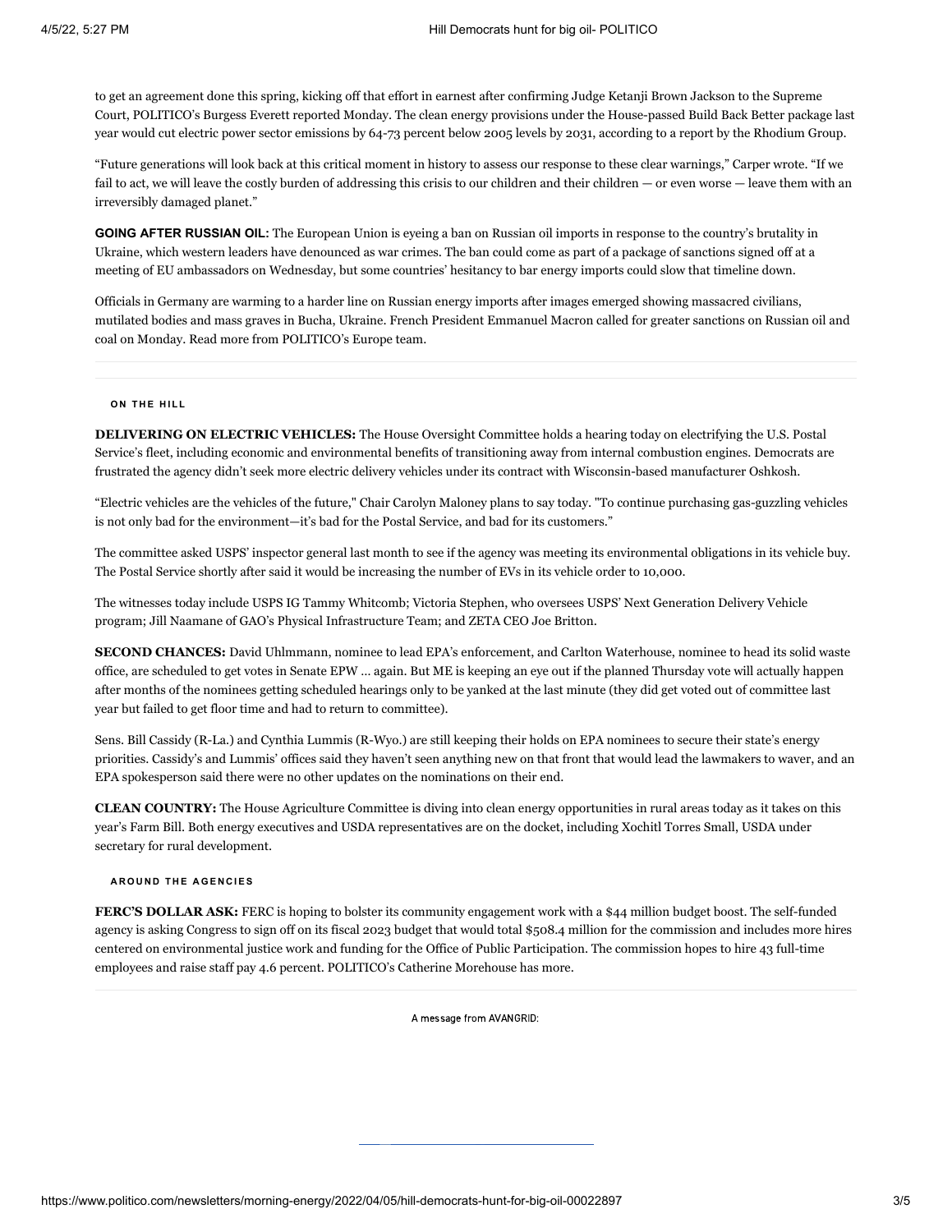

#### **T H E G R ID**

- ["Toad whose habitat is at geothermal project site is emergency listed as endangered](https://www.nevadacurrent.com/2022/04/04/toad-whose-habitat-is-at-geothermal-projectsite-is-emergency-listed-as-endangered/)," via The Nevada Current.
- ["Coalition lobbies for reforms to speed hydropower permitting, enhance climate considerations,](https://subscriber.politicopro.com/article/2022/04/coalition-lobbies-for-reforms-to-speed-hydropower-permitting-enhance-climate-considerations-00022678)" via POLITICO.
- ["German regulator takes over Gazprom Germania to ensure energy supply,](https://www.reuters.com/business/energy/german-regulator-takes-over-gazprom-germania-ensure-energy-supply-2022-04-04/)" via Reuters.
- ["Ukraine massacre has U.S. and allies seeking new ways to punish Putin,](https://www.politico.com/news/2022/04/04/ukraine-massacre-u-s-allies-punish-putin-00022824)" via POLITICO.

### **THAT'S ALL FOR ME!**

A message from AVANGRID:

Strong communities are more sustainable, and business has a role in building a better society. Because our customers, our communities, and every one of us deserves a future built on clean energy. Learn more about how we're [leading the way there.](https://ad.doubleclick.net/ddm/clk/525248062;333006287;b)

## **Follow us on Twitter**



**Matt Daily [@dailym1](https://twitter.com/dailym1) Gloria Gonzalez [@ggonzalez2176](https://twitter.com/ggonzalez2176) Matthew Choi [@matthewchoi2018](https://twitter.com/matthewchoi2018) Zack Colman [@zcolman](https://twitter.com/zcolman) Alex Guillen [@alexcguillen](https://twitter.com/alexcguillen) Ben Lefebvre [@bjlefebvre](https://twitter.com/bjlefebvre) Annie Snider [@annelizabeth18](https://twitter.com/annelizabeth18) Kelsey Tamborrino [@kelseytam](https://twitter.com/kelseytam) Catherine Morehouse [@cmorehouse10](https://twitter.com/cmorehouse10) Josh Siegel [@SiegelScribe](https://twitter.com/SiegelScribe)**

## **FOLLOW US**



[About Us](https://www.politico.com/about-us)

[Advertising](https://www.politico.com/advertising)

[Breaking News Alerts](https://www.politico.com/subscribe/breaking-news-alerts)

[Careers](https://www.politico.com/careers)